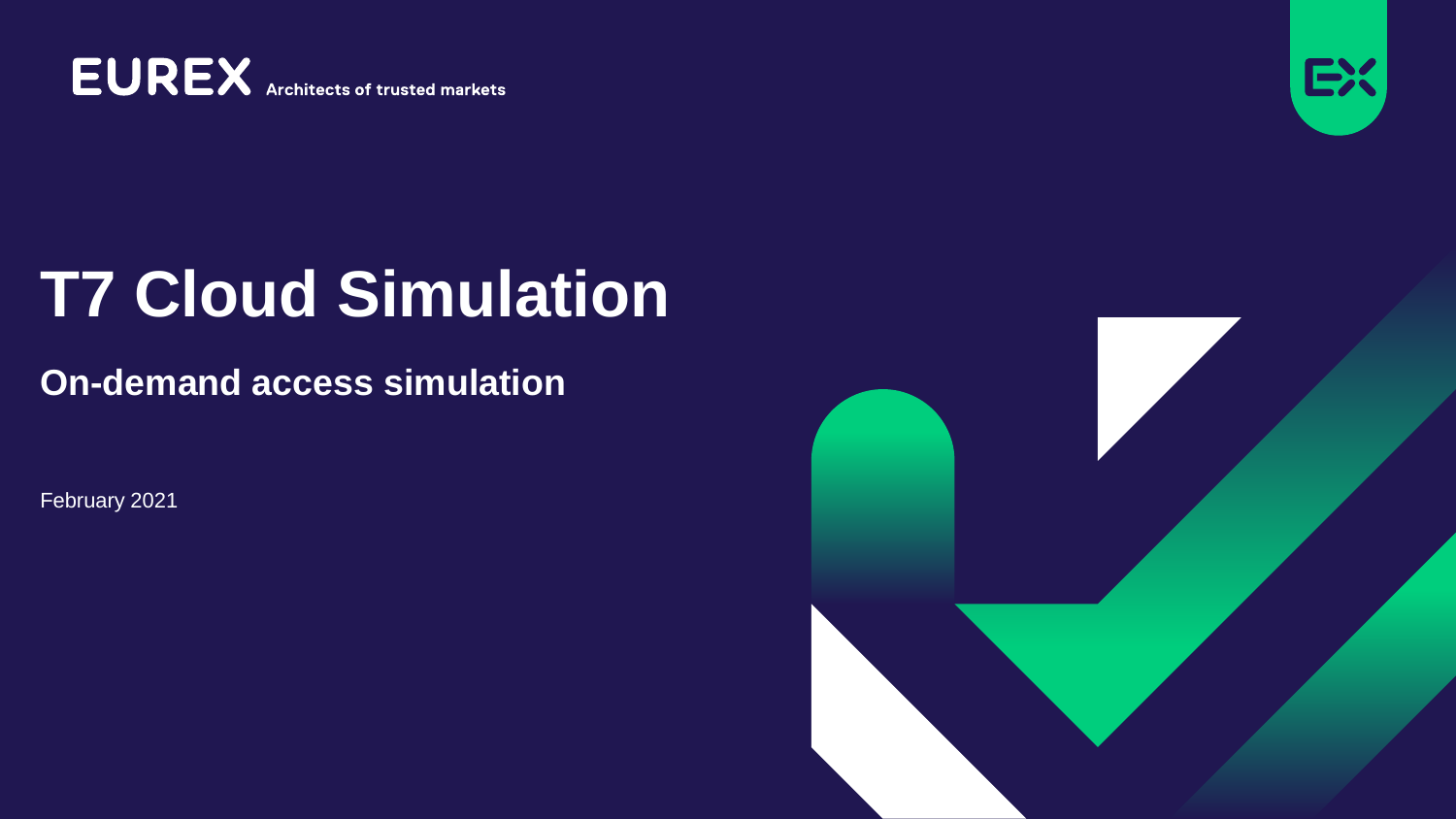# **T7 Cloud Simulation In a Nutshell**

#### **T7 Cloud Simulation allows members and customers to**

- Control the market
	- Create your own order books
	- Set the market trading phase
	- Change the state of specific products
	- Use the Liquidity Generator and Auto Matcher
	- **Enter trade reversals**
	- Test failover scenarios
	- Predefine market scenarios and test specific strategies that would not be possible in a shared environment
		- Create unique order books
		- Recreate specific trading scenarios
- Test strategies that are difficult / impractical to test in a shared environment
- **Perform regression testing based upon own parameters**
- Automate application testing to decrease development costs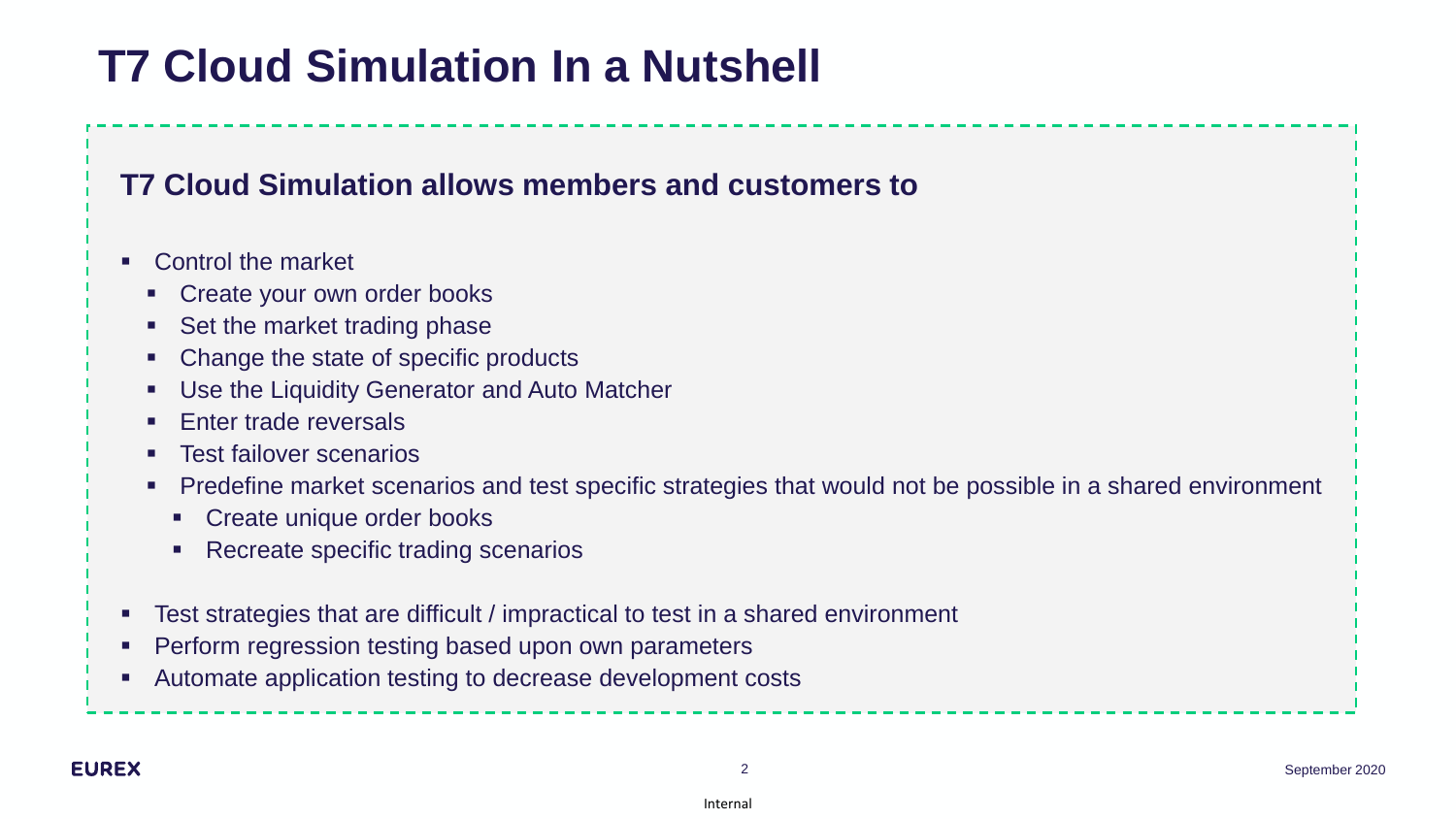# **T7 Cloud Simulation Service Offering and Benefits**

■ Participants benefit from Deutsche Börse's T7 Cloud Simulation platform



3 September 2020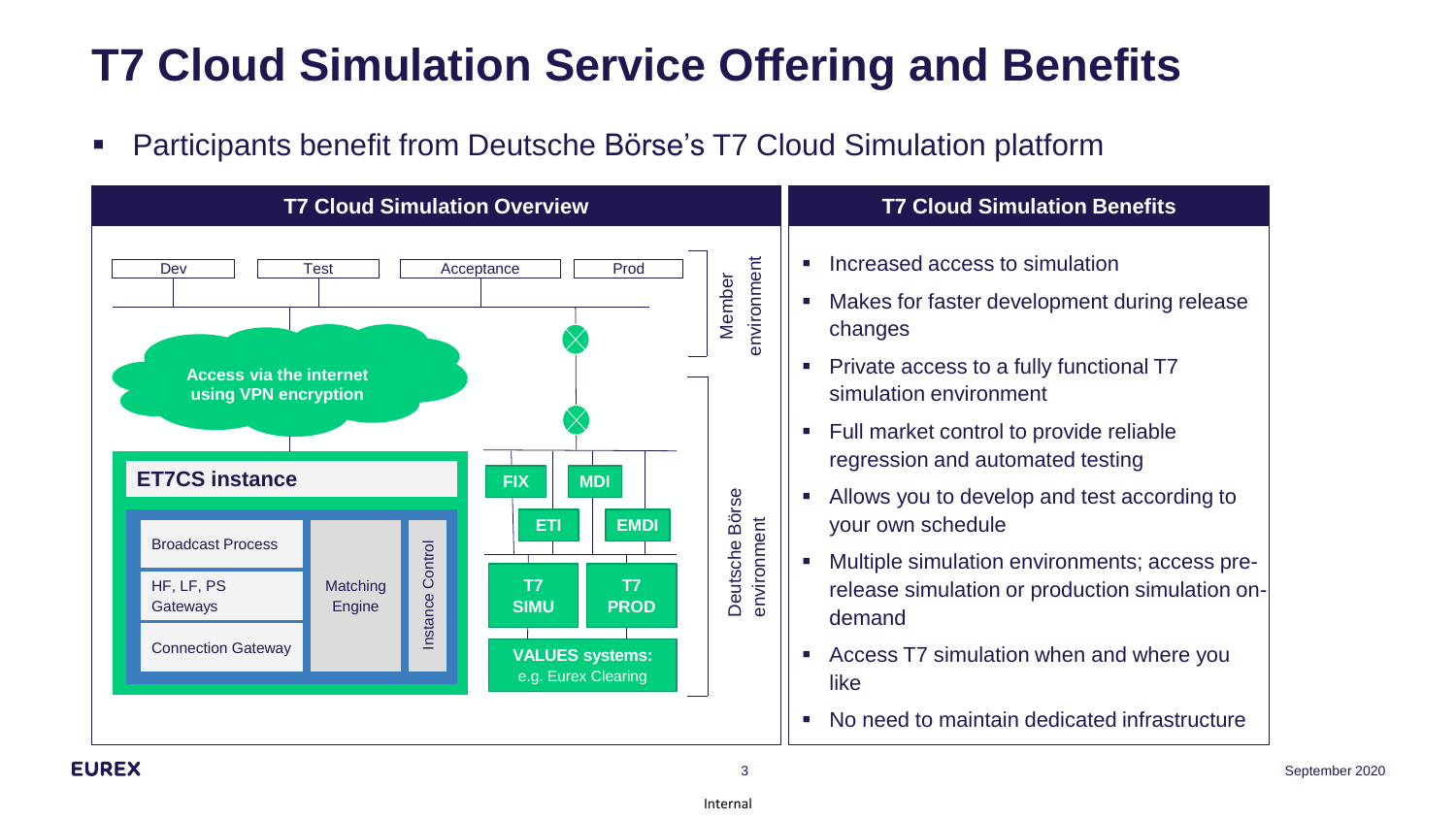#### **T7 Cloud Simulation Overview**

- ➢ **The T7 Cloud Simulation allows participating customers to deploy a private, on-demand instance of a T7 simulation environment for testing and development purposes. This instance is created and runs within a public cloud infrastructure allowing customers access from any computer with internet access anywhere in the world**
- ➢ **Its low-cost, consumption-based billing model offers customers easy access to a commitment-free environment for developing and testing trading software. Participants use and pay for as much access to the T7 Cloud Simulation as they choose. There are no minimums or maximums**
- ➢ **Participants can choose from two different simulation environments when they request a T7 Cloud Simulation instance. They can choose to access the same version of software that is running in the regular T7 Simulation environment, the same version running in production, or both at the same time**

➢ **T7 Cloud Simulation offers the possibility to engage in testing of the upcoming T7 software version, one month prior to its deployment in the regular T7 Simulation environment**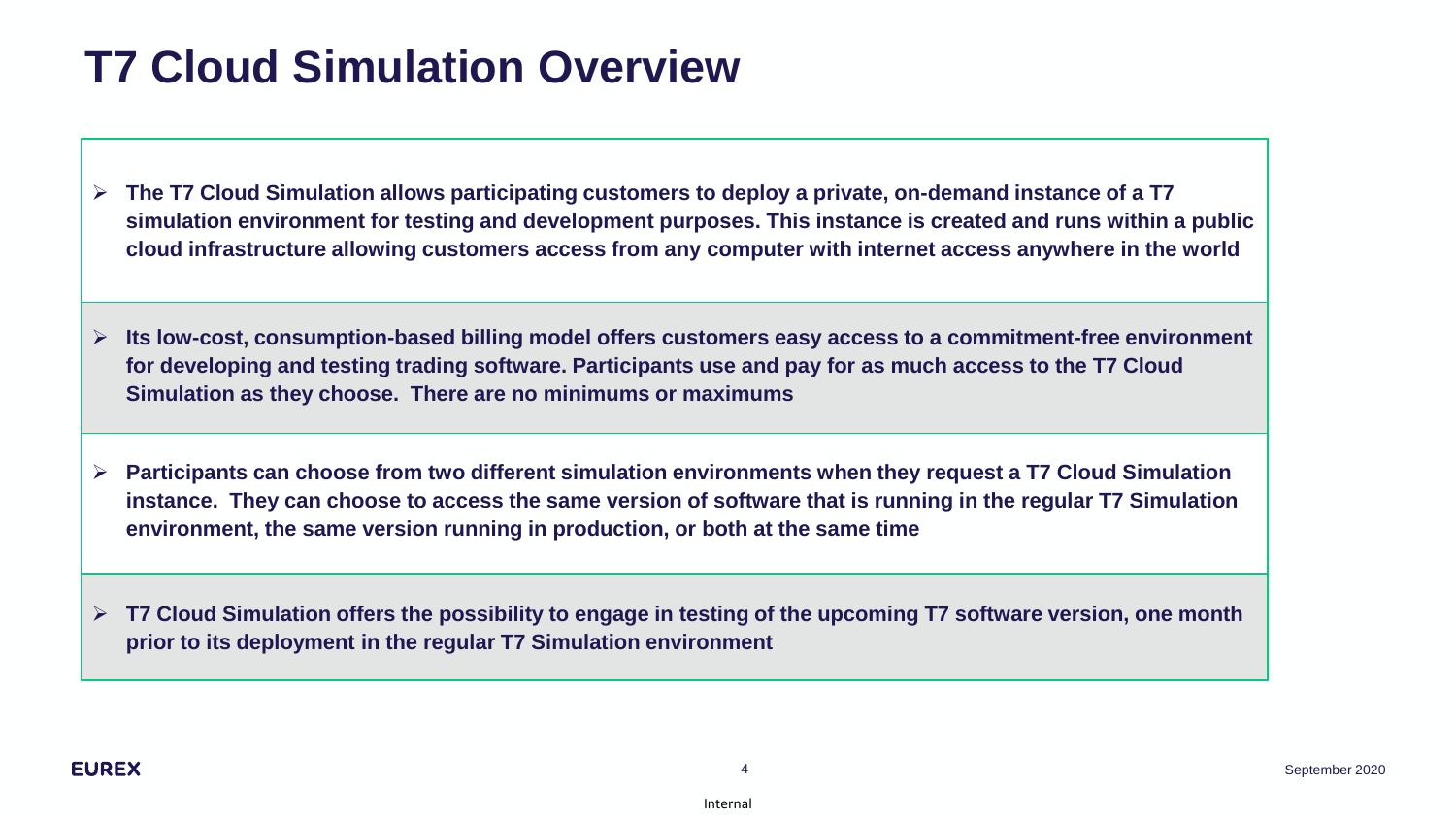# **Supported Interfaces**

T7 Cloud Simulation offers members access to T7's standard interfaces including:

| Infrastructure components                                                                                                               | <b>Trading interfaces</b>                                | <b>Market data</b>                                                                                                                         |
|-----------------------------------------------------------------------------------------------------------------------------------------|----------------------------------------------------------|--------------------------------------------------------------------------------------------------------------------------------------------|
| <b>ETI Connection Gateway</b><br><b>ETI Trading Gateway</b><br><b>FIX Gateway</b><br><b>Broadcast Gateway</b><br><b>Matching Engine</b> | <b>Enhanced Trading</b><br>Interface (ETI)<br><b>FIX</b> | <b>Market Data Interface</b><br>(MDI)<br><b>Enhanced Market Data</b><br>Interface (EMDI)<br><b>Enhanced Order Book</b><br>Interface (EOBI) |

#### **Access includes five unique member IDs, each enabled with:**

- **four trader IDs (one supervising trader, one head trader and two regular traders)**
- **EXALGE High-frequency ETI sessions**
- **EXEL SESSIONS**

5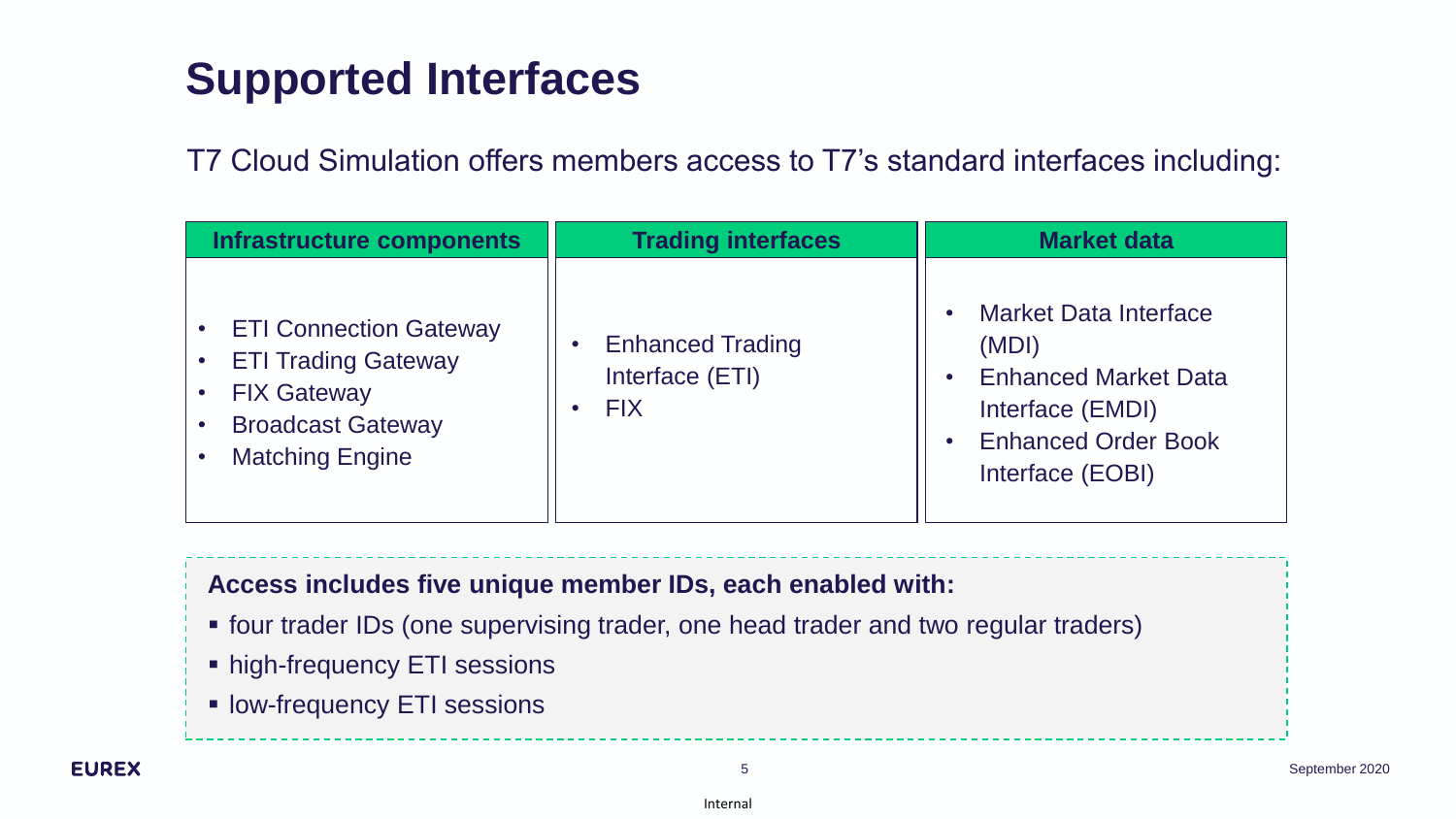# **T7 Cloud Simulation User Experience**



**EUREX**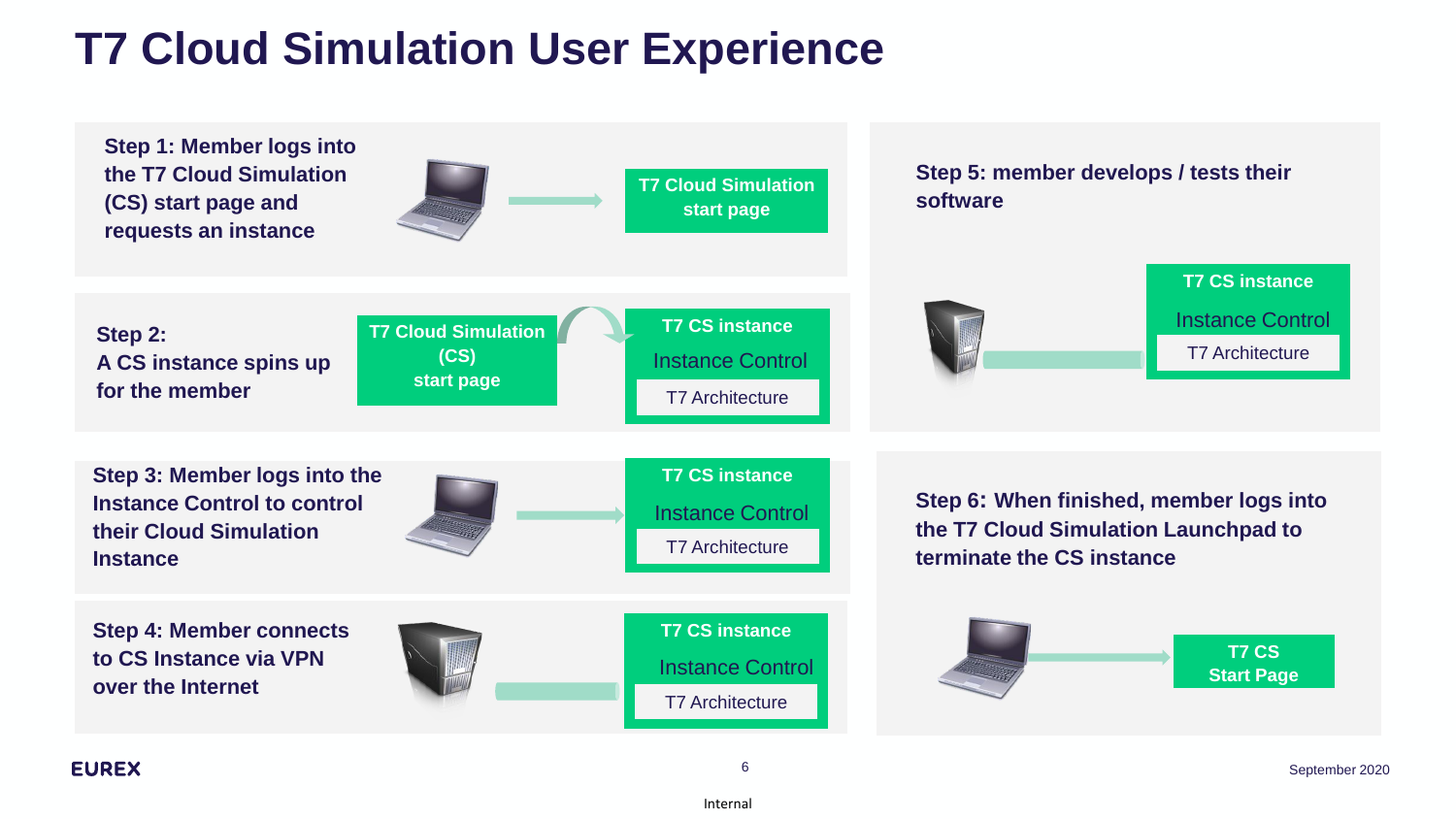### **T7 Cloud Simulation API Experience**

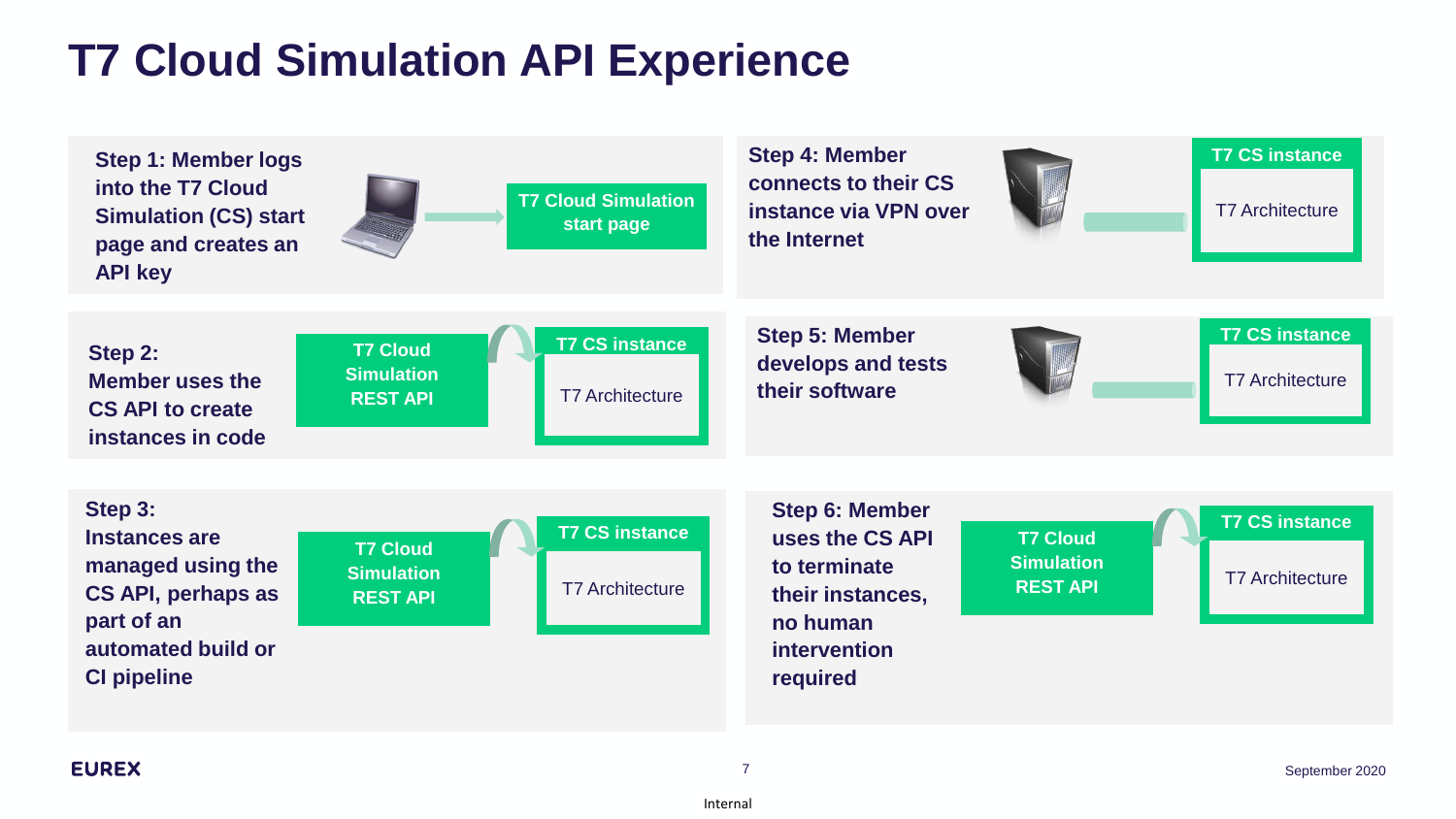### **T7 Cloud Simulation Limitations**

#### Beside its benefits, Deutsche Börse's T7 Cloud Simulation platform also has its limitations:

|              | $\triangleright$ No GUI access, which means:<br>No user/entitlement maintenance<br>No trade enrichment maintenance (coming in 2021!)<br>No trading user or business unit stop actions<br>No book order limit maintenance |                |
|--------------|--------------------------------------------------------------------------------------------------------------------------------------------------------------------------------------------------------------------------|----------------|
|              | No connection to Clearing, which means:<br>You can't test clearing / end-to-end trade processing<br>No Member risk actions will be processed<br>No Transaction-Size-Limit / Max-Order-Quantity maintenance               |                |
|              | $\triangleright$ You can save data from an instance, by downloading the raw PCAP files for an instance either via the CS API or<br>Launchpad                                                                             |                |
|              | $\triangleright$ Customer support is limited due to the information available is limited to your private instance                                                                                                        |                |
|              | $\triangleright$ The order book is empty when starting your private instance                                                                                                                                             |                |
|              | $\triangleright$ You can only use the Member ID's provided (it is not possible to create an instance with your specific Member ID)                                                                                       |                |
|              | $\triangleright$ There is no Market Supervision and you can't test against other 'real' participants                                                                                                                     |                |
| <b>EUREX</b> |                                                                                                                                                                                                                          | September 2020 |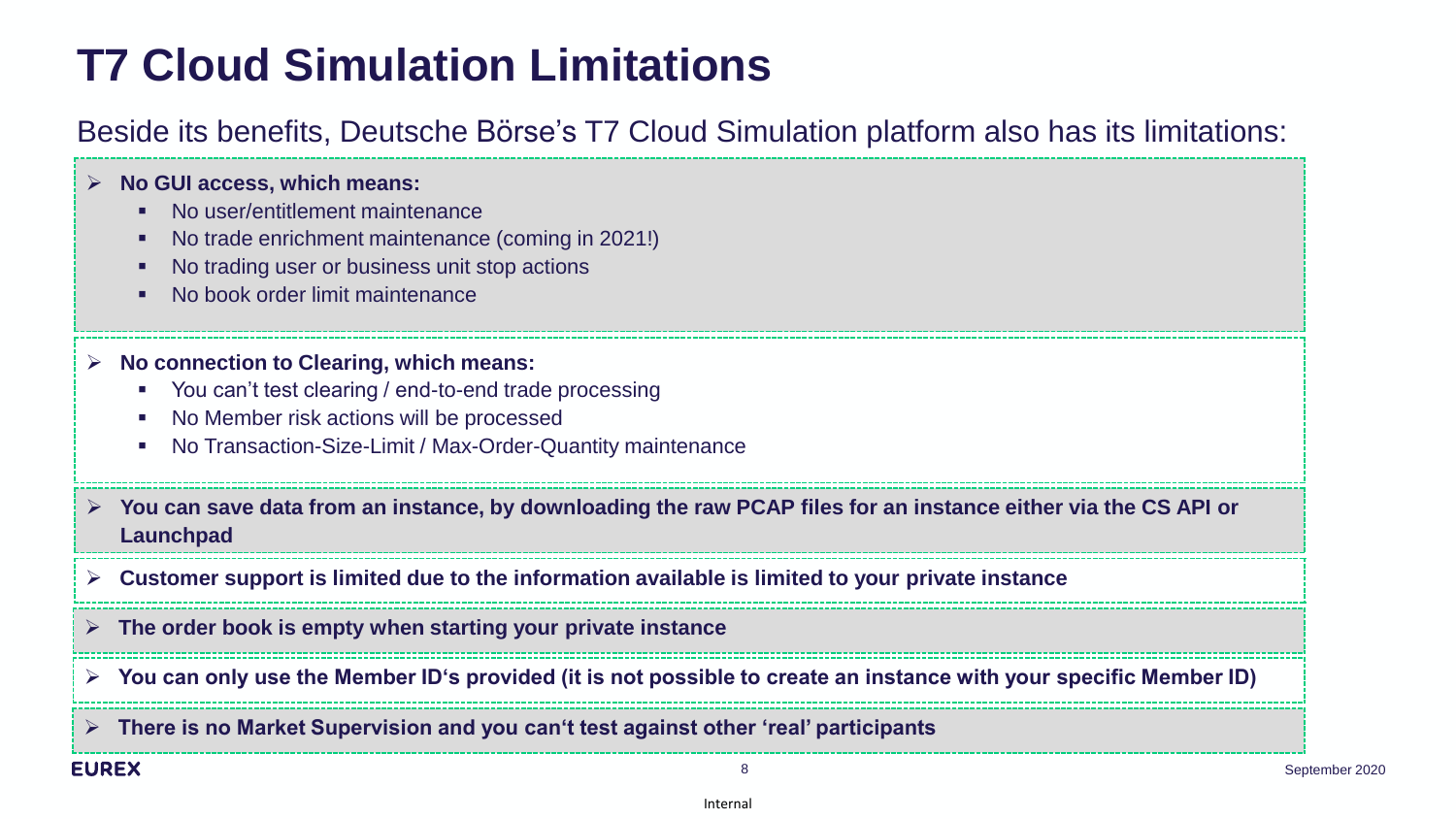### **T7 Cloud Simulation Outlook**

Deutsche Börse's T7 Cloud Simulation platform is highly customizable. We plan to launch further enhancements and functionality to complement our service in future releases, including:

- Sophisticated automated trade-generation scripts
- Intraday product expirations
- Additional reporting and audit trail functionality in the event of updated regulatory requirements
- **EXECT:** Historical order book data subscriptions and scenarios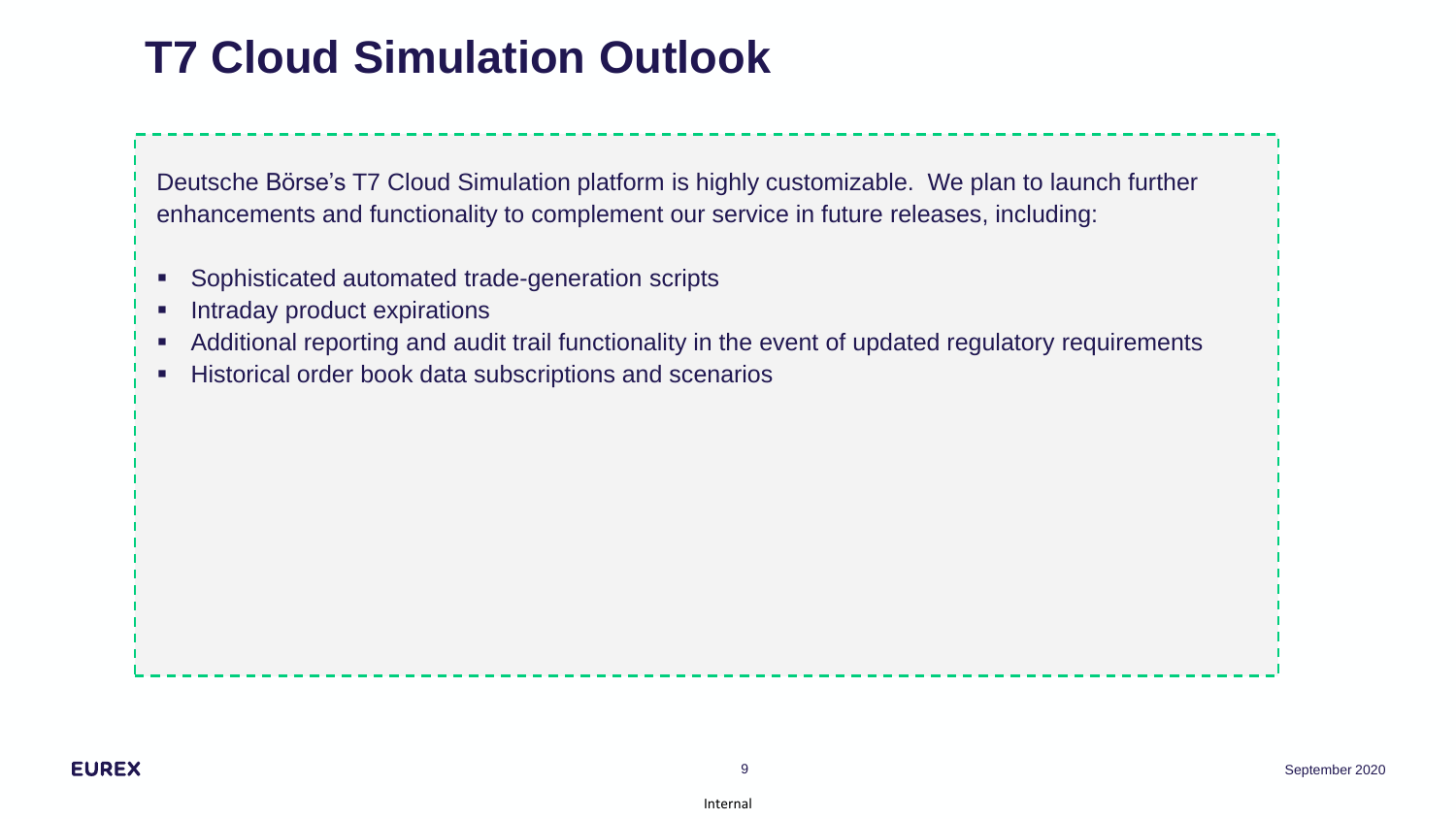**EUREX** Architects of trusted markets



# **Thank you!**

Eurex Frankfurt AG Mergenthalerallee 61 65760 Eschborn

Customer Readiness Team [client.services@deutsche-boerse.com](mailto:cliet.services@deutsche-boerse.com)



in o y **eurex.com**